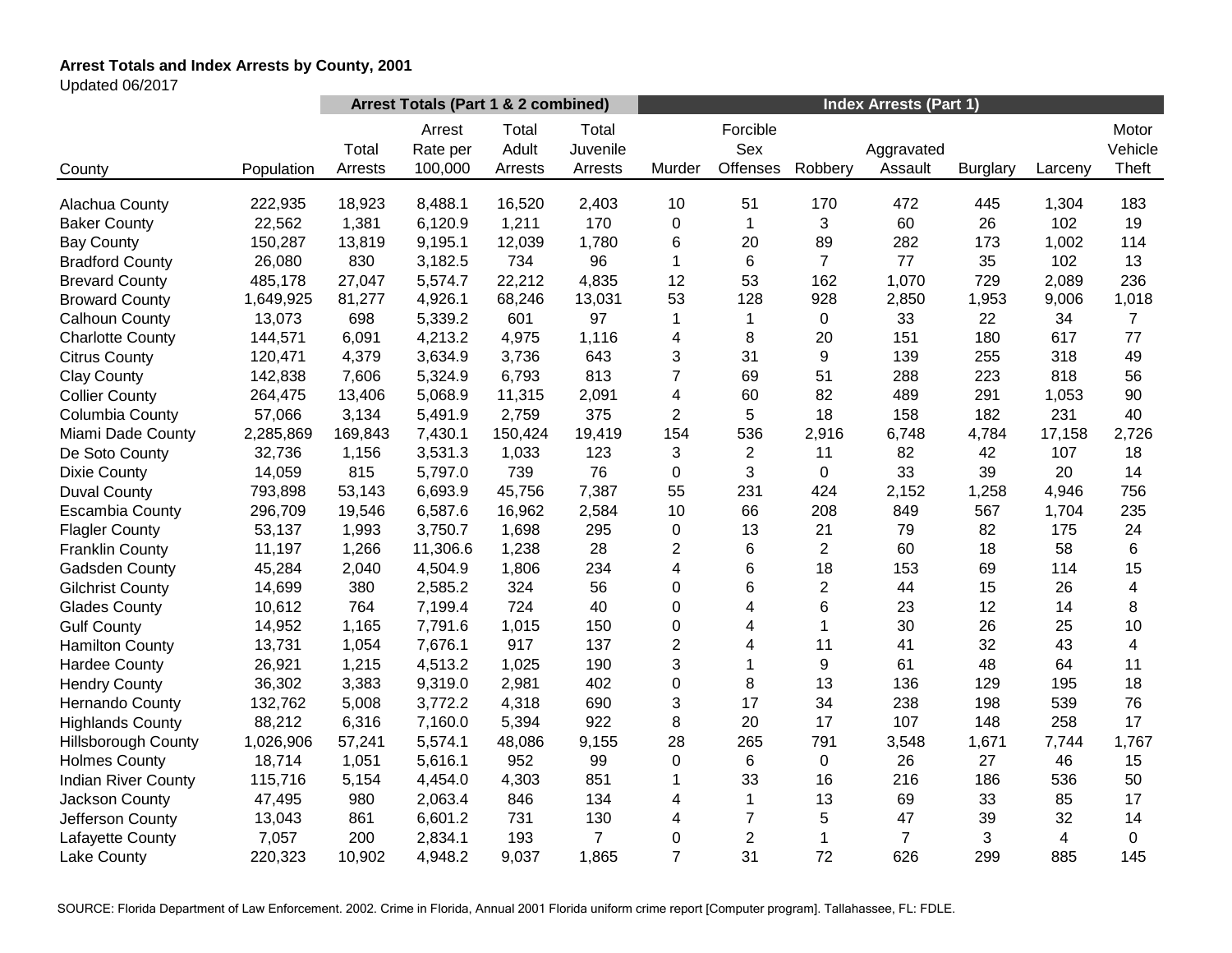# **Arrest Totals and Index Arrests by County, 2001**

Updated 06/2017

|                          |            | Arrest Totals (Part 1 & 2 combined) |                               |                           |                              | <b>Index Arrests (Part 1)</b> |                             |         |                       |                 |         |                           |
|--------------------------|------------|-------------------------------------|-------------------------------|---------------------------|------------------------------|-------------------------------|-----------------------------|---------|-----------------------|-----------------|---------|---------------------------|
| County                   | Population | Total<br>Arrests                    | Arrest<br>Rate per<br>100,000 | Total<br>Adult<br>Arrests | Total<br>Juvenile<br>Arrests | Murder                        | Forcible<br>Sex<br>Offenses | Robbery | Aggravated<br>Assault | <b>Burglary</b> | Larceny | Motor<br>Vehicle<br>Theft |
| Lee County               | 454,918    | 23,512                              | 5,168.4                       | 19,511                    | 4,001                        | 14                            | 58                          | 190     | 613                   | 744             | 2,282   | 346                       |
| Leon County              | 244,208    | 13,190                              | 5,401.1                       | 11,881                    | 1,309                        | 5                             | 53                          | 112     | 521                   | 355             | 1,546   | 215                       |
| Levy County              | 35,118     | 1,727                               | 4,917.7                       | 1,559                     | 168                          | $\overline{2}$                | 11                          | 16      | 93                    | 55              | 90      | 21                        |
| <b>Liberty County</b>    | 7,132      | 454                                 | 6,365.7                       | 432                       | 22                           | $\pmb{0}$                     | 8                           | 0       | 16                    | 5               | 14      | 4                         |
| <b>Madison County</b>    | 18,862     | 941                                 | 4,988.9                       | 828                       | 113                          | $\mathbf 1$                   | $\overline{2}$              | 16      | 61                    | 27              | 79      | 6                         |
| <b>Manatee County</b>    | 275,813    | 15,975                              | 5,792.0                       | 13,896                    | 2,079                        | 18                            | 134                         | 157     | 771                   | 354             | 1,605   | 236                       |
| <b>Marion County</b>     | 264,277    | 19,453                              | 7,360.8                       | 16,618                    | 2,835                        | 12                            | 51                          | 128     | 773                   | 677             | 1,645   | 180                       |
| <b>Martin County</b>     | 128,873    | 8,614                               | 6,684.1                       | 7,278                     | 1,336                        | $\overline{2}$                | 12                          | 55      | 226                   | 179             | 768     | 64                        |
| <b>Monroe County</b>     | 80,588     | 6,298                               | 7,815.1                       | 5,993                     | 305                          | 3                             | 10                          | 38      | 164                   | 114             | 389     | 51                        |
| Nassau County            | 59,409     | 2,068                               | 3,481.0                       | 1,730                     | 338                          | $\mathbf{1}$                  | 6                           | 16      | 374                   | 117             | 142     | 33                        |
| Okaloosa County          | 173,450    | 9,419                               | 5,430.4                       | 8,082                     | 1,337                        | 3                             | 20                          | 54      | 274                   | 215             | 928     | 75                        |
| <b>Okeechobee County</b> | 36,147     | 1,730                               | 4,786.0                       | 1,523                     | 207                          | 5                             | 8                           | 5       | 93                    | 51              | 192     | 12                        |
| <b>Orange County</b>     | 930,034    | 48,988                              | 5,267.3                       | 42,373                    | 6,615                        | 91                            | 135                         | 695     | 4,763                 | 1,714           | 6,021   | 1,049                     |
| Osceola County           | 179,534    | 12,803                              | 7,131.2                       | 11,534                    | 1,269                        | 2                             | 34                          | 81      | 371                   | 419             | 1,153   | 111                       |
| Palm Beach County        | 1,154,464  | 44,288                              | 3,836.2                       | 37,440                    | 6,848                        | 14                            | 98                          | 580     | 2,180                 | 1,302           | 6,345   | 547                       |
| Pasco County             | 352,380    | 17,113                              | 4,856.4                       | 15,026                    | 2,087                        | 13                            | 25                          | 98      | 559                   | 586             | 1,226   | 197                       |
| <b>Pinellas County</b>   | 929,208    | 45,597                              | 4,907.1                       | 38,498                    | 7,099                        | 28                            | 160                         | 421     | 1,977                 | 1,347           | 4,489   | 658                       |
| Polk County              | 496,112    | 29,317                              | 5,909.4                       | 24,812                    | 4,505                        | 9                             | 79                          | 194     | 786                   | 888             | 2,870   | 338                       |
| <b>Putnam County</b>     | 70,820     | 4,173                               | 5,892.4                       | 3,570                     | 603                          | 19                            | 31                          | 53      | 522                   | 191             | 277     | 52                        |
| St. Johns County         | 128,604    | 3,802                               | 2,956.4                       | 3,387                     | 415                          | 4                             | $\overline{2}$              | 44      | 236                   | 147             | 392     | 55                        |
| St. Lucie County         | 198,253    | 12,014                              | 6,059.9                       | 10,436                    | 1,578                        | 42                            | 34                          | 134     | 1,504                 | 385             | 667     | 252                       |
| Santa Rosa County        | 121,370    | 6,989                               | 5,758.4                       | 6,066                     | 923                          | 1                             | 25                          | 19      | 204                   | 139             | 338     | 40                        |
| Sarasota County          | 328,981    | 15,730                              | 4,781.4                       | 14,488                    | 1,242                        | 8                             | 41                          | 115     | 1,253                 | 407             | 976     | 102                       |
| Seminole County          | 377,960    | 14,093                              | 3,728.7                       | 11,468                    | 2,625                        | 3                             | 32                          | 96      | 666                   | 454             | 1,871   | 173                       |
| <b>Sumter County</b>     | 56,932     | 1,169                               | 2,053.3                       | 982                       | 187                          | $\mathbf 0$                   | 6                           | 16      | 71                    | 63              | 67      | 23                        |
| <b>Suwannee County</b>   | 35,695     | 1,408                               | 3,944.5                       | 1,234                     | 174                          | 0                             | $\overline{2}$              | 8       | 77                    | 64              | 103     | 17                        |
| <b>Taylor County</b>     | 19,521     | 888                                 | 4,548.9                       | 775                       | 113                          | $\overline{2}$                | 5                           | 5       | 40                    | 55              | 48      | 19                        |
| <b>Union County</b>      | 13,521     | 407                                 | 3,010.1                       | 356                       | 51                           | $\boldsymbol{0}$              | $\mathbf{1}$                | 8       | 32                    | 27              | 13      | $\mathbf{1}$              |
| <b>Volusia County</b>    | 451,974    | 32,753                              | 7,246.7                       | 28,845                    | 3,908                        | 13                            | 55                          | 166     | 1,052                 | 661             | 2,315   | 295                       |
| <b>Wakulla County</b>    | 23,807     | 1,197                               | 5,027.9                       | 1,021                     | 176                          | 0                             | 11                          | 10      | 70                    | 43              | 68      | 15                        |
| <b>Walton County</b>     | 42,542     | 1,877                               | 4,412.1                       | 1,659                     | 218                          | 0                             | 3                           | 5       | 111                   | 104             | 177     | 14                        |
| <b>Washington County</b> | 21,437     | 1,078                               | 5,028.7                       | 1,001                     | 77                           | 1                             | $\mathbf{1}$                | 0       | 23                    | 19              | 59      | 8                         |
| Florida                  | 16,331,739 | 923,132                             | 5,652.4                       | 795,945                   | 127,187                      | 707                           | 2,858                       | 9,665   | 41,920                | 26,147          | 90,609  | 13,061                    |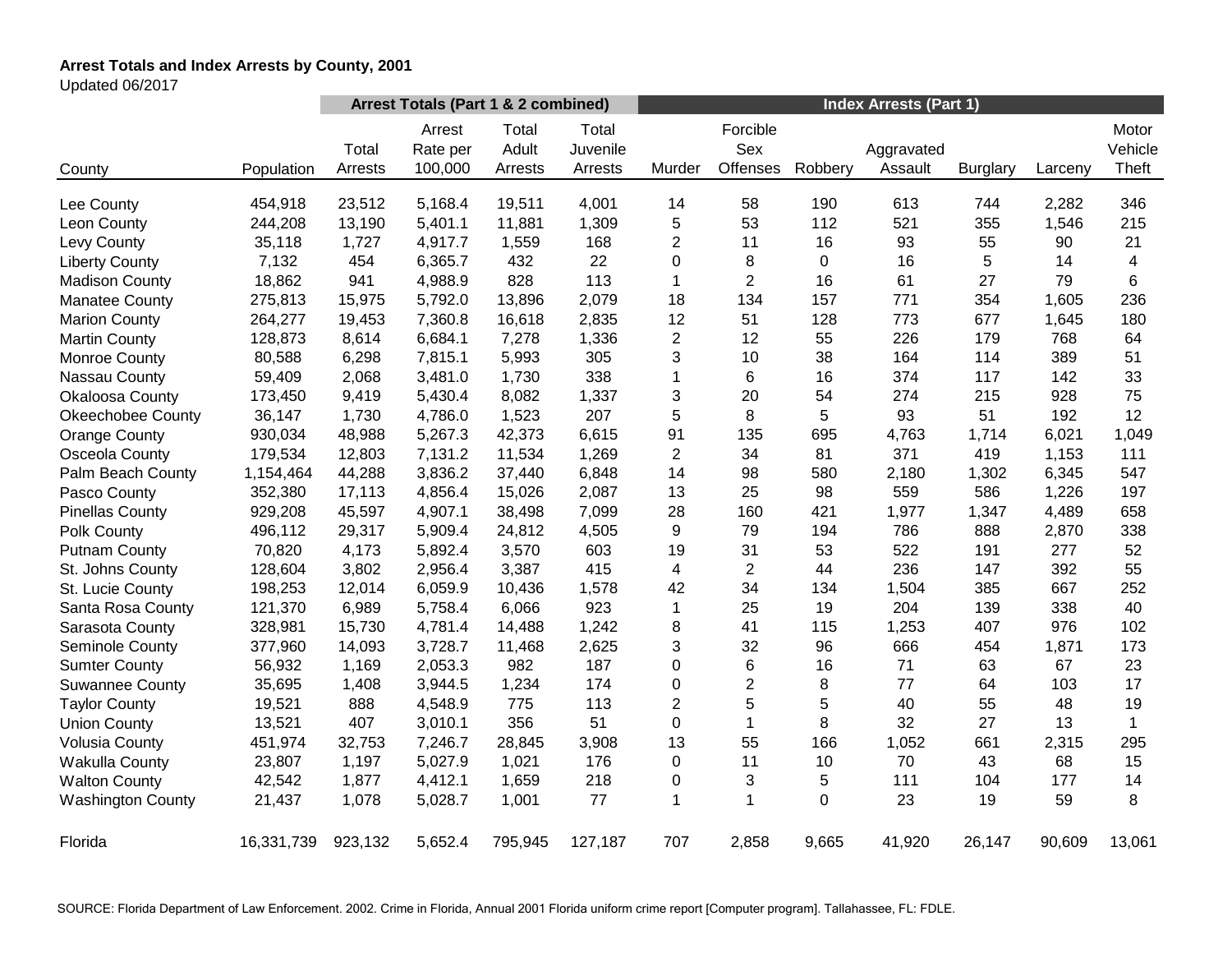Updated 06/2017

**Part 2 Arrests**

|                            |                              | Kidnap/        |                | Simple  | Drug   |                |                  |                | Counterfeit/   | Extortion/     |              |
|----------------------------|------------------------------|----------------|----------------|---------|--------|----------------|------------------|----------------|----------------|----------------|--------------|
| County                     | Manslaughter Abduction Arson |                |                | Assault | Arrest | <b>Bribery</b> | Embezzlement     | Fraud          | Forgery        | Blackmail      | Intimidation |
|                            |                              |                |                |         |        |                |                  |                |                |                |              |
| Alachua County             | 4                            | 45             | 4              | 1,522   | 1,993  | $\mathbf 0$    | 3                | 151            | 95             | 0              | 3            |
| <b>Baker County</b>        |                              |                | 3              | 77      | 121    | 0              | $\mathbf 0$      | 14             | 6              | 0              | 0            |
| <b>Bay County</b>          | 5                            | 6              | 12             | 881     | 1,580  | 0              | 33               | 256            | 135            |                | 300          |
| <b>Bradford County</b>     | 0                            |                | $\mathbf 1$    | 138     | 111    | 0              | $\mathbf 0$      | 5              | 12             | 0              | 1            |
| <b>Brevard County</b>      | $\overline{2}$               | 8              | 11             | 2,435   | 3,464  | $\overline{2}$ | 28               | 264            | 116            | $\overline{2}$ | 64           |
| <b>Broward County</b>      | 7                            | 31             | 53             | 5,005   | 13,392 | 6              | 131              | 811            | 220            | 27             | 173          |
| <b>Calhoun County</b>      | 0                            | $\Omega$       | 0              | 115     | 76     | 0              | 0                | 0              | 3              | 0              | 0            |
| <b>Charlotte County</b>    | 5                            | 0              | 4              | 409     | 617    | 0              | 10               | 26             | 43             | 0              | 2            |
| <b>Citrus County</b>       | 0                            |                | 4              | 632     | 540    | 0              | 0                | 59             | 8              | 0              |              |
| <b>Clay County</b>         | 1                            | $\overline{2}$ | 12             | 725     | 737    | 1              | 0                | 578            | 114            | 3              |              |
| <b>Collier County</b>      | 2                            | 10             | $\overline{7}$ | 1,189   | 1,256  | 0              | 7                | 269            | 34             | 3              | 59           |
| Columbia County            | 0                            | 4              | $\overline{2}$ | 312     | 468    | 1              | 0                | 41             | 22             | 0              | 20           |
| Miami Dade County          | $\overline{7}$               | 396            | 86             | 10,905  | 26,768 | 24             | 33               | 3,115          | 799            | 114            | 2,701        |
| De Soto County             | 0                            | 1              | $\Omega$       | 105     | 238    | 0              | $\Omega$         | 14             | $\overline{7}$ | $\Omega$       | 17           |
| <b>Dixie County</b>        | 0                            | 0              | 0              | 56      | 86     | 0              | $\Omega$         | 0              | 1              | 0              | 3            |
| <b>Duval County</b>        | $\overline{2}$               | 46             | 42             | 5,273   | 8,167  | 0              | $\Omega$         | 815            | 338            |                | 72           |
| <b>Escambia County</b>     | 3                            | 44             | 6              | 2,537   | 2,000  | 0              | 8                | 687            | 46             | 8              | 109          |
| <b>Flagler County</b>      | 0                            | 1              | 2              | 262     | 199    | 0              | 18               | 18             | 17             | 0              | 18           |
| <b>Franklin County</b>     | 0                            | $\Omega$       | $\Omega$       | 109     | 142    | 0              | $\mathbf 0$      | 0              | $\overline{2}$ | 0              | 0            |
| Gadsden County             | 0                            | $\overline{2}$ | 0              | 221     | 231    | 0              | $\Omega$         | 9              | 8              | 0              | 3            |
| <b>Gilchrist County</b>    | 0                            |                | 0              | 62      | 3      | 0              | $\Omega$         | $\overline{2}$ |                | 0              | $\Omega$     |
| <b>Glades County</b>       |                              | $\Omega$       | 0              | 77      | 60     | 0              | $\Omega$         |                | 4              | 0              | 0            |
| <b>Gulf County</b>         | 0                            | 0              | 0              | 128     | 247    | 0              | $\Omega$         |                | 1              | 0              | 0            |
| <b>Hamilton County</b>     | 0                            | $\overline{2}$ | 0              | 127     | 76     | 0              | $\Omega$         | 5              | 14             | 0              |              |
| <b>Hardee County</b>       |                              | 0              | 1              | 167     | 146    | 0              | 0                | 2              | 8              |                | 12           |
| <b>Hendry County</b>       |                              |                | 1              | 391     | 244    | 0              | 0                | 12             | $\overline{2}$ | 0              | 14           |
| <b>Hernando County</b>     | 3                            | 14             | $\overline{7}$ | 555     | 594    | 0              | 0                | 102            | 47             | 3              | 66           |
| <b>Highlands County</b>    | $\overline{2}$               | 3              | 10             | 659     | 611    | 0              | 0                | 28             | 37             | 0              | 8            |
| <b>Hillsborough County</b> | 4                            | 25             | 41             | 9,164   | 8,643  | 4              | 461              | 1,548          | 516            | 14             | 333          |
| <b>Holmes County</b>       | 0                            | 0              | $\overline{2}$ | 137     | 163    | 0              | $\pmb{0}$        | 1              | 26             | 0              | 0            |
| <b>Indian River County</b> | 0                            | $\overline{2}$ | $\overline{7}$ | 519     | 938    | 1              | $\overline{2}$   | 46             | 28             | 0              | 5            |
| Jackson County             | $\mathbf 0$                  | 0              | 0              | 135     | 114    | 0              | $\boldsymbol{0}$ | 10             | 4              | 0              | 3            |
| Jefferson County           | 0                            | 0              | 0              | 60      | 343    | 0              | 0                | 7              | $\mathbf 2$    | 0              | 0            |
| Lafayette County           | 0                            | 0              | 0              | 3       | 16     | 0              | 0                | 3              | $\overline{7}$ | 0              | 0            |
| <b>Lake County</b>         | $\overline{0}$               | 11             | 12             | 1,039   | 1,421  | $\overline{2}$ | 16               | 81             | 140            |                | 57           |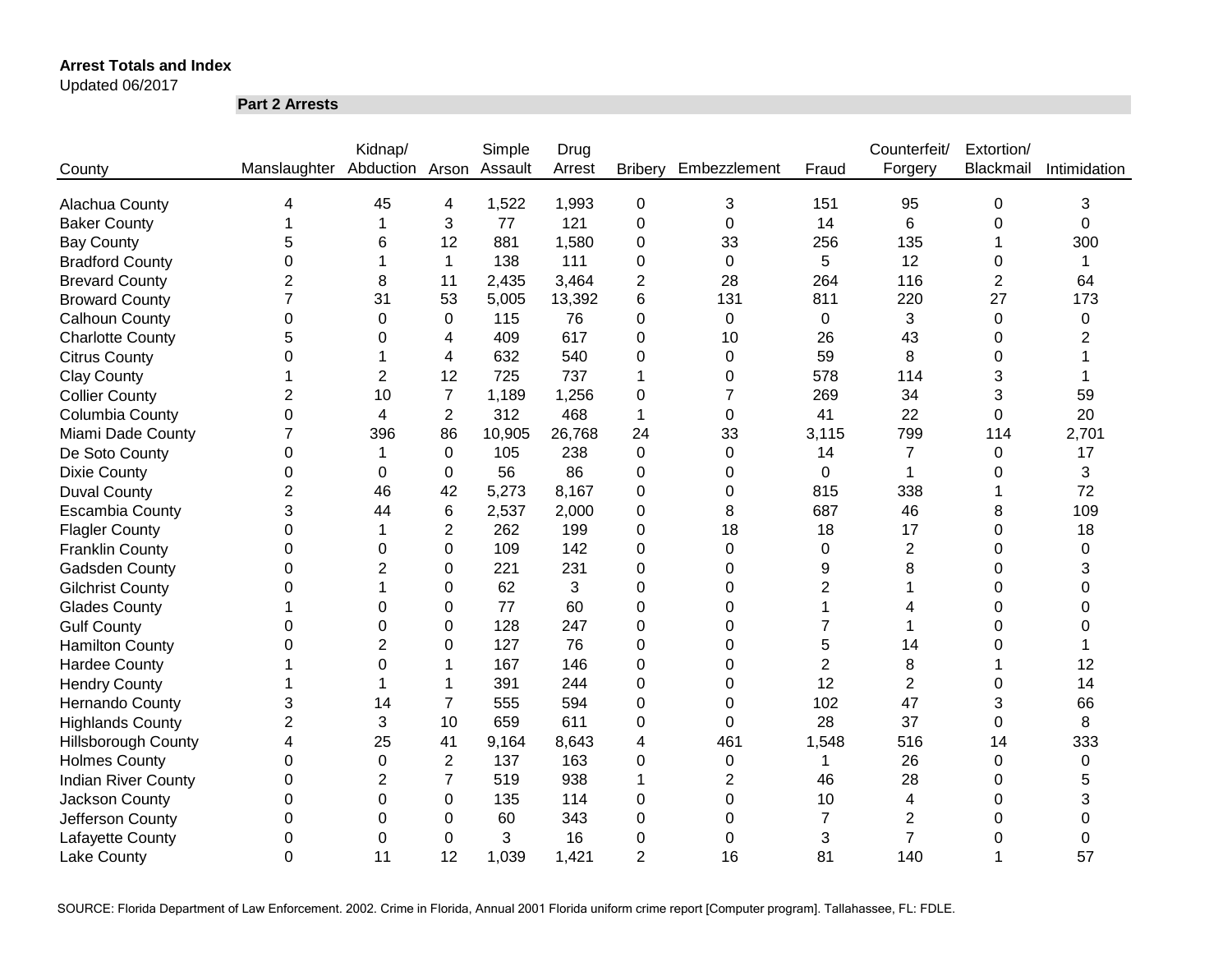Updated 06/2017

**Part 2 Arrests**

|                          |                | Kidnap/         |                | Simple  | Drug    |                |                |        | Counterfeit/   | Extortion/     |                |
|--------------------------|----------------|-----------------|----------------|---------|---------|----------------|----------------|--------|----------------|----------------|----------------|
| County                   | Manslaughter   | Abduction Arson |                | Assault | Arrest  | <b>Bribery</b> | Embezzlement   | Fraud  | Forgery        | Blackmail      | Intimidation   |
| Lee County               | 7              | $\overline{2}$  | 6              | 1,947   | 2,421   | $\pmb{0}$      | 24             | 196    | 150            | 1              | 51             |
| Leon County              | 0              | 31              | 6              | 1,269   | 1,710   | 3              | 45             | 319    | 111            | 5              | 38             |
| Levy County              |                | $\overline{2}$  | 1              | 252     | 204     | 1              | 0              | 3      | 15             |                | 10             |
| <b>Liberty County</b>    | 0              | $\overline{2}$  | 2              | 34      | 56      | 0              |                |        | 4              | 0              | 0              |
| <b>Madison County</b>    | 0              | 1               | 0              | 135     | 63      | 0              | 0              |        | 8              | 0              | 5              |
| <b>Manatee County</b>    | 11             | 25              | 14             | 1,778   | 1,661   | 3              | 0              | 249    | 141            | $\overline{c}$ | 127            |
| <b>Marion County</b>     | 3              | 10              | 6              | 1,560   | 2,083   | 1              | $\overline{2}$ | 81     | 39             | 0              | 4              |
| <b>Martin County</b>     | 1              |                 | 4              | 599     | 1,377   | 4              | 1              | 86     | 50             | 0              | 7              |
| Monroe County            | 0              | 3               | 1              | 441     | 652     | 5              | 0              | 24     | 9              | 2              |                |
| Nassau County            | 3              |                 | 7              | 79      | 367     | 0              | 0              | 14     | 17             |                | 37             |
| Okaloosa County          |                | 8               | 6              | 987     | 1,081   | 0              |                | 97     | 51             | 0              | $\overline{7}$ |
| <b>Okeechobee County</b> | 0              | $\overline{7}$  | $\mathbf{1}$   | 268     | 166     | 1              | 0              | 12     | 17             | 0              | 40             |
| Orange County            | 4              | 75              | 22             | 3,540   | 8,288   | 8              | 5              | 688    | 346            | 7              | 254            |
| Osceola County           | 1              | 28              | 6              | 1,160   | 1,657   | 1              | 0              | 77     | 48             | 1              | 19             |
| Palm Beach County        | 4              | 49              | 29             | 4,968   | 8,326   | 22             | 84             | 671    | 269            | 23             | 202            |
| Pasco County             | 2              | 21              | 20             | 2,085   | 1,416   | 1              | 3              | 274    | 39             | 11             | 37             |
| <b>Pinellas County</b>   | 4              | 9               | 49             | 5,768   | 6,336   | 1              | 54             | 384    | 374            | $\overline{7}$ | 468            |
| Polk County              | 4              | 70              | 4              | 3,867   | 4,488   | 0              | 0              | 234    | 297            | 14             | 95             |
| <b>Putnam County</b>     | $\overline{2}$ | 9               | 7              | 224     | 398     | 0              | 0              | 35     | 15             | 1              | 5              |
| St. Johns County         | 0              | 3               | $\overline{2}$ | 547     | 660     | 0              | 1              | 35     | 32             | 0              | 30             |
| St. Lucie County         | 1              | 26              | 4              | 1,472   | 1,436   | 1              | 0              | 96     | 123            | 0              | 211            |
| Santa Rosa County        | $\overline{2}$ | 6               | 6              | 772     | 474     | 0              | 0              | 71     | 16             |                | 0              |
| Sarasota County          | 3              | 5               | 10             | 578     | 2,081   | 1              | 0              | 189    | 139            | 4              | 12             |
| Seminole County          |                | 10              | 19             | 1,887   | 2,370   | 0              |                | 225    | 122            | 0              | 206            |
| <b>Sumter County</b>     | 0              | $\overline{2}$  | 0              | 155     | 172     | 0              | 0              | 14     | $\overline{2}$ | 0              | 8              |
| <b>Suwannee County</b>   | 0              | 0               | $\Omega$       | 282     | 154     | 0              | 3              | 5      | $\overline{2}$ | 0              | 0              |
| <b>Taylor County</b>     | 0              | 3               | 1              | 74      | 98      | 1              | $\Omega$       | 4      | 9              | 0              |                |
| <b>Union County</b>      | 0              | 0               | $\overline{2}$ | 41      | 36      | 0              | 0              | 4      | $\overline{2}$ | 0              | 0              |
| <b>Volusia County</b>    | 4              | 19              | 23             | 2,882   | 5,305   | 0              | 1              | 171    | 158            | 5              | 37             |
| Wakulla County           | 0              | 0               | $\mathbf 0$    | 150     | 148     | 0              | 0              | 6      | 9              | 0              | 0              |
| <b>Walton County</b>     | 0              | 0               | 0              | 251     | 314     | 0              | 0              | 12     | 10             | 1              | 0              |
| <b>Washington County</b> |                | 1               | 1              | 67      | 88      | $\overline{0}$ | $\Omega$       | 1      | $\overline{7}$ | $\overline{0}$ | $\Omega$       |
| Florida                  | 111            | 1,087           | 589            | 86,250  | 131,891 | 95             | 976            | 13,266 | 5,494          | 265            | 5,964          |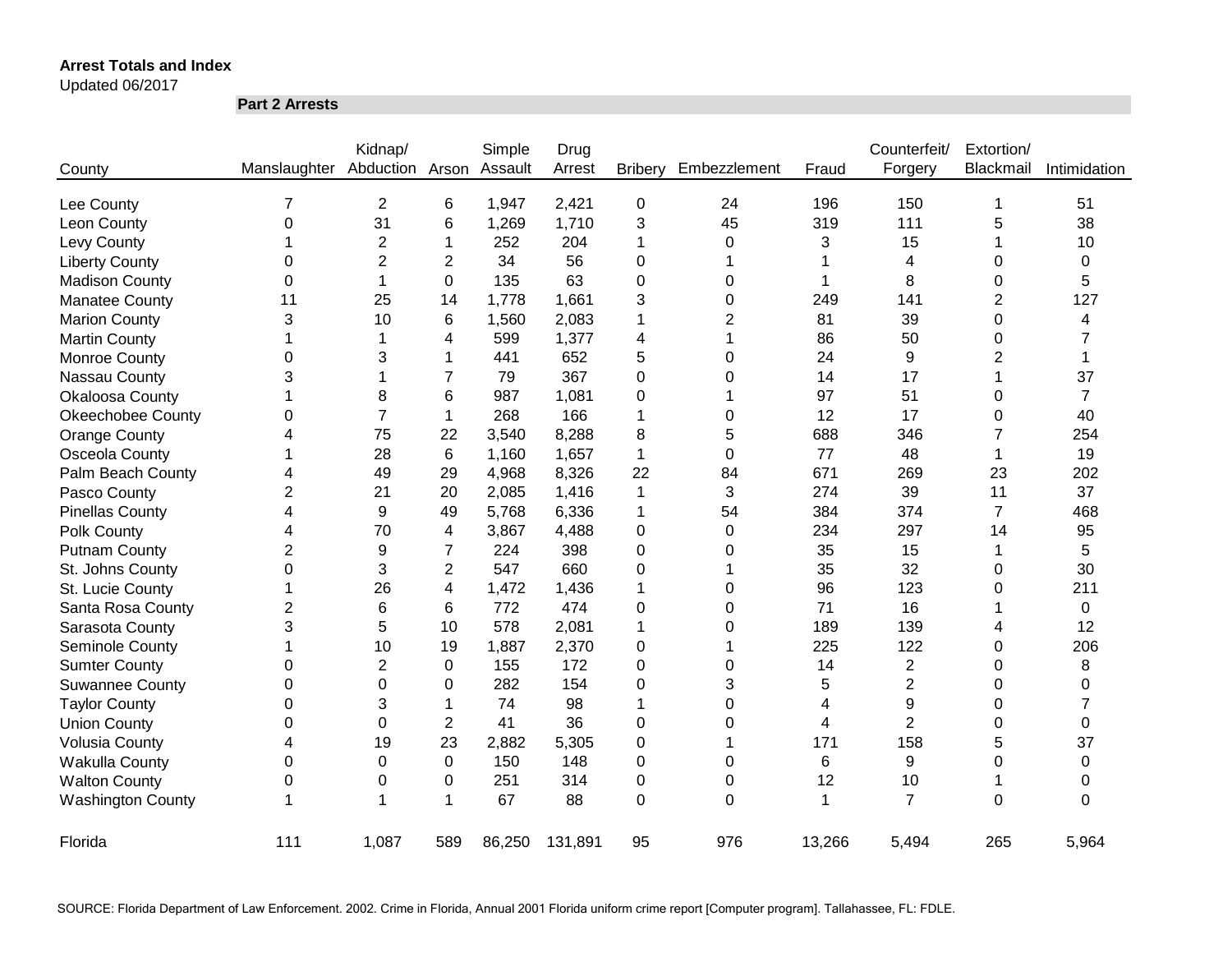Updated 06/2017

**Part 2 Arrests, continued**

|                            |                | Non-Forcible        | Stolen         |            | Destruction/     |              | Weapons        | Liquor Law     |        |
|----------------------------|----------------|---------------------|----------------|------------|------------------|--------------|----------------|----------------|--------|
| County                     | Prostitution   | <b>Sex Offenses</b> | Property       | <b>DUI</b> | Vandalism        | Gambling     | Violations     | Violations     | Misc.  |
|                            |                |                     |                |            |                  |              |                |                |        |
| Alachua County             | 84             | 60                  | 32             | 711        | 147              | 0            | 70             | 1,409          | 9,955  |
| <b>Baker County</b>        | 0              | $\overline{7}$      | 4              | 42         | 16               | 0            | 8              | 12             | 858    |
| <b>Bay County</b>          | 60             | 63                  | 19             | 850        | 129              | 7            | 63             | 1,319          | 6,414  |
| <b>Bradford County</b>     | 0              | 4                   | 9              | 92         | 27               | 0            | 10             | 5              | 173    |
| <b>Brevard County</b>      | 94             | 132                 | 43             | 2,607      | 137              | 0            | 124            | 803            | 12,360 |
| <b>Broward County</b>      | 574            | 294                 | 1,132          | 4,530      | 395              | 55           | 500            | 3,242          | 34,763 |
| Calhoun County             | $\mathbf 0$    | 0                   | $\overline{2}$ | 83         | 17               | 0            | 11             | 4              | 289    |
| <b>Charlotte County</b>    | 0              | 31                  | 2              | 382        | 61               | 0            | 23             | 50             | 3,369  |
| <b>Citrus County</b>       | 0              | 63                  | 32             | 379        | 36               | 0            | 23             | 68             | 1,729  |
| <b>Clay County</b>         | 1              | 32                  | 17             | 465        | 109              | 0            | 59             | 124            | 3,113  |
| <b>Collier County</b>      | 46             | 38                  | $\overline{7}$ | 1,515      | 79               | 8            | 96             | 214            | 6,498  |
| Columbia County            | 0              | 30                  | 1              | 172        | 23               | 0            | 25             | 30             | 1,347  |
| Miami Dade County          | 2,259          | 985                 | 2,007          | 4,774      | 1,851            | 458          | 1,673          | 16,381         | 59,485 |
| De Soto County             | 4              | 9                   | 10             | 49         | $\overline{2}$   | 0            | 0              | 16             | 419    |
| <b>Dixie County</b>        | $\Omega$       | $\overline{7}$      | 1              | 146        | 8                | 0            | $\overline{2}$ | $\overline{2}$ | 394    |
| <b>Duval County</b>        | 934            | 407                 | 233            | 3,504      | 334              | 16           | 405            | 251            | 22,481 |
| <b>Escambia County</b>     | 52             | 117                 | 63             | 928        | 215              | 11           | 119            | 381            | 8,573  |
| <b>Flagler County</b>      | $\Omega$       | 18                  | 6              | 178        | 22               | 0            | 14             | 39             | 787    |
| <b>Franklin County</b>     | $\mathbf 0$    | 1                   | 9              | 75         | $\mathbf 0$      | 0            | 5              | 36             | 735    |
| <b>Gadsden County</b>      | 5              | 6                   | 5              | 198        | 19               | 0            | 14             | 23             | 917    |
| <b>Gilchrist County</b>    | 0              | 6                   | 17             | 20         | $\mathbf{1}$     | 0            | 0              | $\overline{c}$ | 168    |
| <b>Glades County</b>       | $\Omega$       | 3                   | 3              | 31         | $\mathbf 0$      | 0            | 9              | $\overline{4}$ | 504    |
| <b>Gulf County</b>         | 0              | 3                   | 0              | 72         | 1                | 0            | 14             | 26             | 570    |
| <b>Hamilton County</b>     | 0              | $\overline{2}$      | $\overline{c}$ | 56         | 10               | 0            | 5              | 22             | 595    |
| <b>Hardee County</b>       | $\Omega$       | 1                   | $\overline{2}$ | 136        | 13               | 0            | 3              | 13             | 512    |
| <b>Hendry County</b>       | 0              | 5                   | 12             | 318        | 1                | 3            | 21             | 56             | 1,802  |
| Hernando County            | $\overline{2}$ | 32                  | 21             | 650        | 70               | 0            | 36             | 27             | 1,674  |
| <b>Highlands County</b>    | 4              | 37                  | 10             | 272        | 12               | 0            | 19             | 64             | 3,965  |
| <b>Hillsborough County</b> | 938            | 455                 | 75             | 5,166      | 716              | 19           | 652            | 2,293          | 10,360 |
| <b>Holmes County</b>       | 0              | 13                  | $\overline{7}$ | 100        | 3                | 0            | 19             | 16             | 444    |
| <b>Indian River County</b> | 4              | 19                  | 3              | 560        | 173              | 0            | 36             | 125            | 1,648  |
| Jackson County             | 0              | 4                   | 6              | 71         | 9                | 0            | 9              | 8              | 385    |
| Jefferson County           | 0              | 4                   | 0              | 36         | 7                | 0            | 12             | $\overline{7}$ | 235    |
| Lafayette County           | 0              | 3                   | 0              | 18         | $\boldsymbol{0}$ | 0            | 0              | 3              | 130    |
| Lake County                | 27             | 89                  | 21             | 578        | 63               | $\mathbf{1}$ | 47             | 244            | 4,987  |